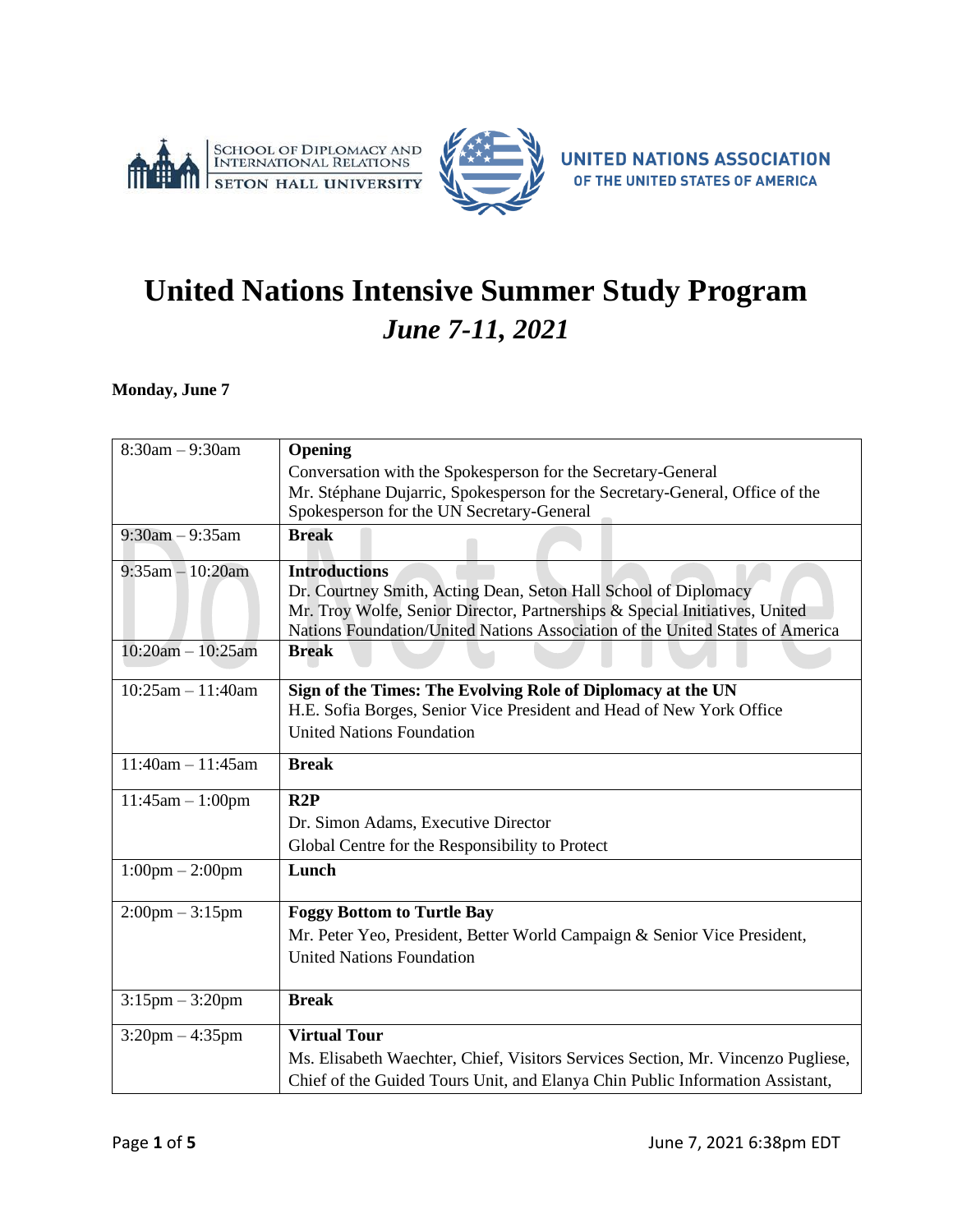|                                   | Guided Tours Unit, Visitors Services Section, United Nations Department of |
|-----------------------------------|----------------------------------------------------------------------------|
|                                   | <b>Global Communications</b>                                               |
| $4:35 \text{pm} - 4:40 \text{pm}$ | <b>Break</b>                                                               |
|                                   |                                                                            |
| $4:40 \text{pm} - 5:30 \text{pm}$ | <b>Debrief</b>                                                             |
|                                   |                                                                            |

## **Tuesday, June 8**

| $8:30am - 9:00am$                 | Prep                                                                          |
|-----------------------------------|-------------------------------------------------------------------------------|
|                                   | Dr. Courtney Smith, Acting Dean, Seton Hall School of Diplomacy               |
|                                   | Mr. Troy Wolfe, Senior Director, Partnerships & Special Initiatives, United   |
|                                   | Nations Foundation/United Nations Association of the United States of America |
| $9:00am - 9:05am$                 | <b>Break</b>                                                                  |
| $9:05am - 10:20am$                | <b>The Pandemic Treaty</b>                                                    |
|                                   | Mr. Gian Luca Burci, Former General Council World Health Organization         |
| $10:20am - 10:25am$               | <b>Break</b>                                                                  |
| $10:25am - 11:15am$               | On the Path to Becoming Carbon-Neutral                                        |
|                                   | H.E. Anna Karin Eneström,                                                     |
|                                   | Permanent Representative of Sweden to the United Nations                      |
| $11:15am - 11:40am$               | <b>Break</b>                                                                  |
| $11:45am - 1:00pm$                | The Role of Youth with Implementing the SDGs                                  |
|                                   | Mr. Dustin Liu, UNA-USA Youth Observer to the United Nations                  |
| $1:00 \text{pm} - 2:00 \text{pm}$ | Lunch                                                                         |
| $2:00$ pm $-3:15$ pm              | The Blue Green Road to Recovery                                               |
|                                   | H.E. Dr. Sateyendra Prasad                                                    |
|                                   | Permanent Representative of Fiji to the United Nations                        |
| $3:15$ pm $-3:20$ pm              | <b>Break</b>                                                                  |
| $3:20$ pm $-4:35$ pm              | <b>Peace and Security</b>                                                     |
|                                   | Mr. Michael Kingsley-Nyinah                                                   |
|                                   | Director of the Central and Southern Africa Division DPPA-DPO and currently   |
|                                   | OIC for ASG for Africa                                                        |
| $4:35$ pm $-4:40$ pm              | <b>Break</b>                                                                  |
| $4:40 \text{pm} - 5:30 \text{pm}$ | <b>Debrief</b>                                                                |
|                                   |                                                                               |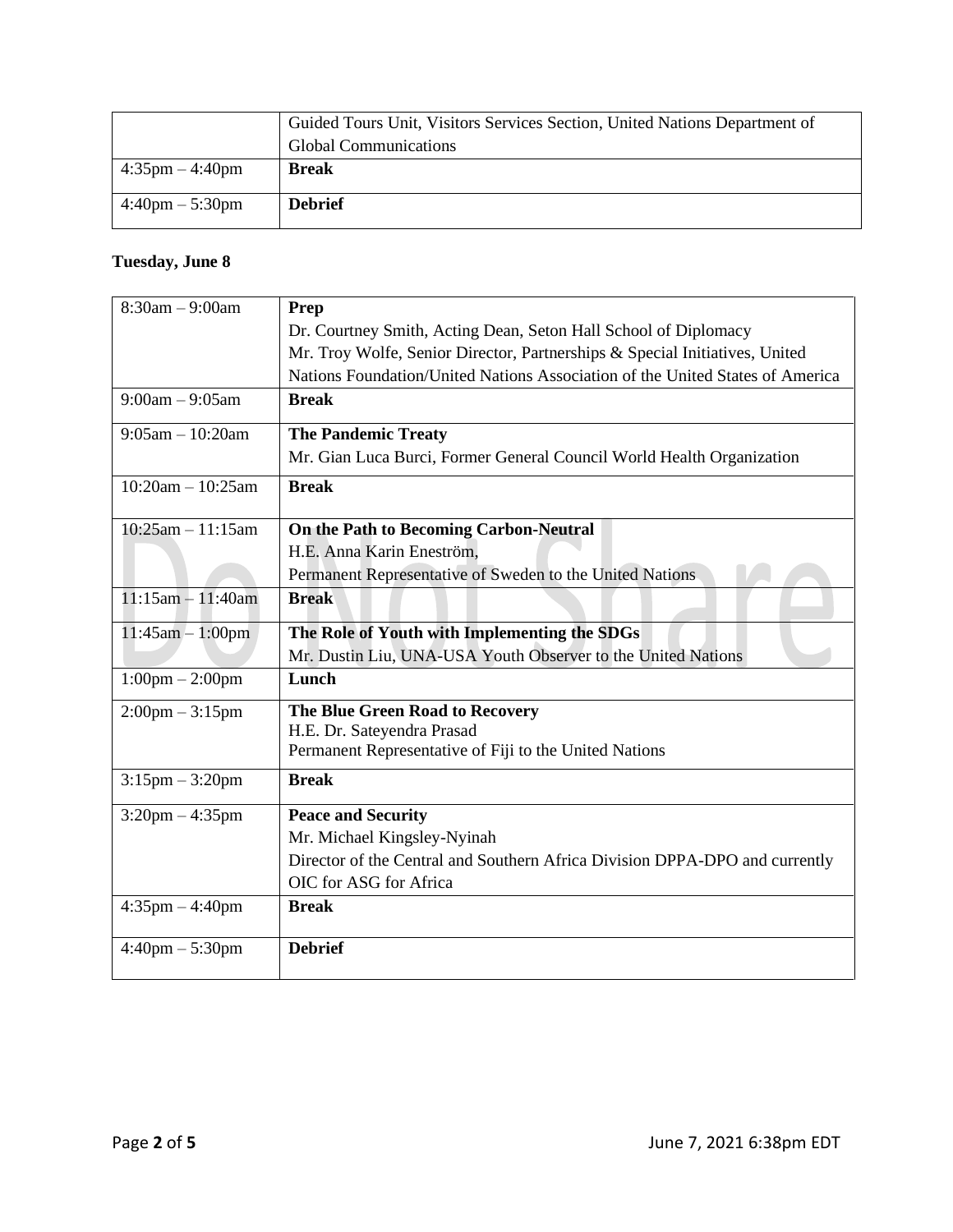## **Wednesday, June 9**

| $8:30am - 9:00am$                 | Prep                                                                           |
|-----------------------------------|--------------------------------------------------------------------------------|
|                                   | Dr. Courtney Smith, Acting Dean, Seton Hall School of Diplomacy                |
|                                   | Mr. Troy Wolfe, Senior Director, Partnerships & Special Initiatives, United    |
|                                   | Nations Foundation/United Nations Association of the United States of America  |
| $9:00am - 9:05am$                 | <b>Break</b>                                                                   |
| $9:05am - 10:20am$                | <b>Big Data for SDGs: The Global Working Group</b>                             |
|                                   | Ms. Gemma Van Halderen                                                         |
|                                   | Director Statistics Division, Economic and Social Commission for Asia and the  |
|                                   | Pacific (ESCAP)                                                                |
| $10:20am - 10:25am$               | <b>Break</b>                                                                   |
| $10:25am - 11:40am$               | <b>Conversation with the SG's Special Adviser</b>                              |
|                                   | Mr. Selwin Hart, Special Adviser, Assistant Secretary-General for Climate      |
|                                   | <b>Action Team</b>                                                             |
| $11:40am - 11:45am$               | <b>Break</b>                                                                   |
|                                   |                                                                                |
| $11:45am - 1:00pm$                | The Lasting Commitment Problem: Disarmament Treaty                             |
|                                   | Mr. Tom Kono, Senior Political Affairs Officer, Office for Disarmament Affairs |
|                                   | <b>United Nations</b>                                                          |
| $1:00 \text{pm} - 2:00 \text{pm}$ | Lunch                                                                          |
|                                   |                                                                                |
| $2:00 \text{pm} - 3:15 \text{pm}$ | Protecting and Expanding Civic Space: Empowering the People                    |
|                                   | Dr. Luis Felepe López-Calva                                                    |
|                                   | UN Assistant Secretary General, UNDP Assistant Administrator and Regional      |
|                                   | Director for Latin America and the Caribbean                                   |
| $3:15$ pm $-3:20$ pm              | <b>Break</b>                                                                   |
| $3:20$ pm $-4:35$ pm              | <b>Security Council: Surviving the Fallout of the Coronavirus</b>              |
|                                   | Mr. Richard Gowan, UN Director, International Crisis Group, New York           |
| $4:35$ pm $-4:40$ pm              | <b>Break</b>                                                                   |
| $4:40 \text{pm} - 5:30 \text{pm}$ | <b>Debrief</b>                                                                 |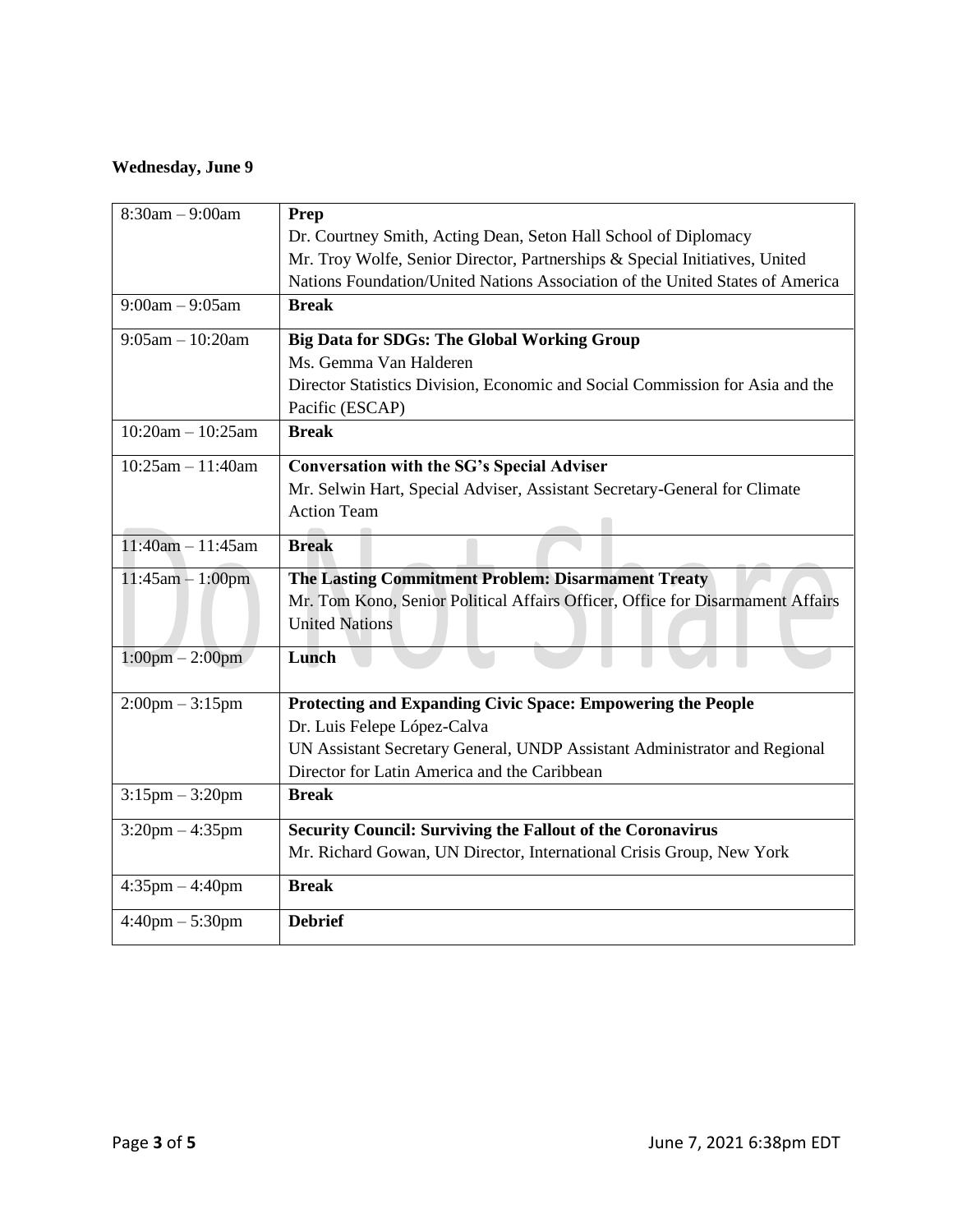## **Thursday, June 10**

| $8:30am - 9:20am$                 | Prep                                                                          |
|-----------------------------------|-------------------------------------------------------------------------------|
|                                   | Dr. Courtney Smith, Acting Dean, Seton Hall School of Diplomacy               |
|                                   | Mr. Troy Wolfe, Senior Director, Partnerships & Special Initiatives, United   |
|                                   | Nations Foundation/United Nations Association of the United States of America |
| $9:20$ am - $9:25$ am             | <b>Break</b>                                                                  |
| $9:25am - 10:40am$                | On Developing the Next Global Aids Strategy Post 2030                         |
|                                   | Mr. Efraim Gomez, Chief of Staff, of the Joint United Nations Programme on    |
|                                   | <b>HIV/AIDS (UNAIDS)</b>                                                      |
| $10:40$ am $- 10:45$ am           | <b>Break</b>                                                                  |
| $10:45am - 11:40am$               | <b>US-UN: Priorities and the Path Forward</b>                                 |
|                                   | H.E. Jeffrey DeLaurentis                                                      |
|                                   | Acting Alternate Representative for Special Political Affairs                 |
|                                   | U.S. Mission to the United Nations                                            |
| $11:40$ am $-11:45$ am            | <b>Break</b>                                                                  |
| $11:45am - 1:00pm$                | Inter-Parliamentary Union: Its Role and the Road Ahead                        |
|                                   | Hon. Paddy Torsney, Permanent Observer to the United Nations, Head of the     |
|                                   | New York Office at Inter-Parliamentary Union                                  |
| $1:00 \text{pm} - 2:00 \text{pm}$ | Lunch                                                                         |
| $2:00 \text{pm} - 3:15 \text{pm}$ | UNA-USA: The Movement to Build Support for the United Nations                 |
|                                   | Ms. Rachel Pittman, Executive Director, United Nations Foundation/United      |
|                                   | Nations Association of the United States of America (UNA-USA)                 |
| $3:15$ pm $-3:20$ pm              | <b>Break</b>                                                                  |
| $3:20$ pm $-4:35$ pm              | Global Emergency: Gender Inequality, COVID-19, the Stubborn Resistance        |
|                                   | to Girls and Women's Rights, and the Generation Equality Opportunity          |
|                                   | Ms. Michelle Milford Morse, Vice President for Girls and Women Strategy,      |
|                                   | <b>United Nations Foundation</b>                                              |
| $4:35$ pm $-4:40$ pm              | <b>Break</b>                                                                  |
| $4:40$ pm $-5:30$ pm              | <b>Debrief</b>                                                                |
|                                   |                                                                               |

## **Friday, June 11**